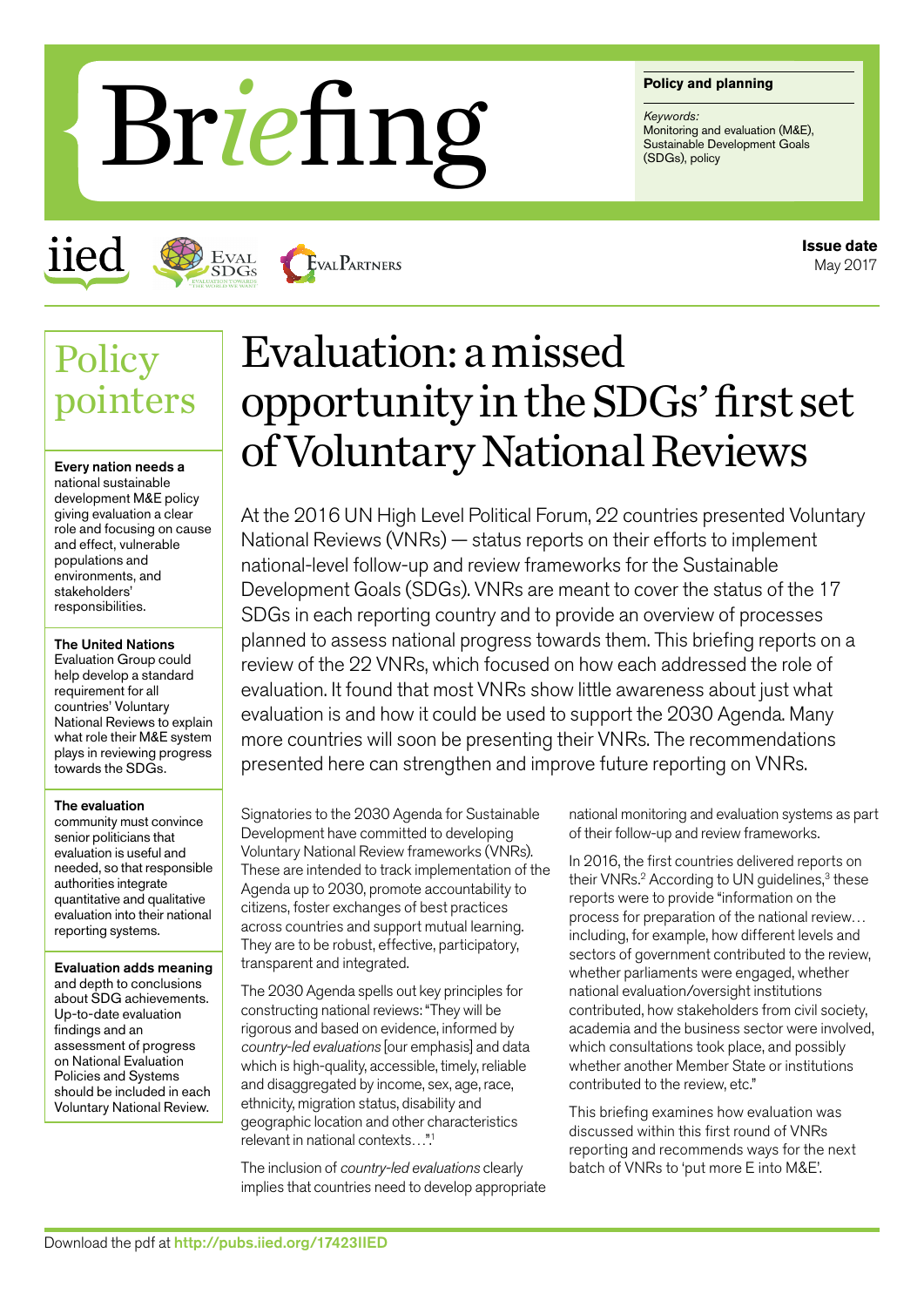## Voluntary National Reviews and their role

The VNRs are part of a series of documents designed to support implementation of the 2030

## *Most of the reports lack detail about how evaluation could be used to inform the reporting processes*

Agenda. Other key documents that the UN requests of countries are the National Sustainability Strategy, updated and adapted to the Sustainable Development Goals (SDGs), and a National

Action Plan for implementing the SDGs. VNRs are supposed to give an up-to-date overview of the implementation process, and provide some baseline facts and information about the status of the SDGs in each reporting country.

In July 2016, 22 pioneer countries — six African, five Asian, eight European and three Latin American states — presented reports on their respective VNRs at the High-Level Political Forum (HLPF), the United Nations' central platform for follow-up and review of the 2030 Agenda. In 2017, a second group of 44 states promised to follow (see Figure 1). And in 2018 and 2019, more than 50 countries will be presenting their VNRs (however, some important states, including Australia, Canada, Russia, South Africa, the UK and the US, have not yet announced any plans for reporting on their VNRs). Given these timetables, an early examination of the first VNRs is an opportunity to help other countries get the most from the process.

## Assessing the VNRs

We have examined how the 22 reports discussed monitoring and evaluation (M&E) using the following five criteria, which were chosen for their comparability between the different VNRs, their suitability to be assessed by a large team and their capacity to identify the main features of M&E systems:

- Explicit reference to M&E keywords: assessment, evaluation, effectiveness, relevance, efficiency, accountability, efficacy, indicators, monitoring, follow-up, impact, logical framework and performance. The number of hits were tracked in the documents. This helped to assess the use of keywords associated to monitoring as compared with keywords associated with evaluation.
- Evidence of an established reporting system for progress towards the SDGs (a mechanism for monitoring and evaluating the action plan, including scheduling, tools, organisation of responsibilities and deliverables). This is a crucial part of implementing M&E.
- Evidence of a methodological framework for M&E that does not rely solely on a list of indicators for the 17 SDGs (ie monitoring), but also incorporates *evaluation* methods and procedures (for a discussion of this distinction, see the briefing *Evaluation: a crucial ingredient for SDG success*).4
- Evidence that evaluation is integrated into the follow-up and review system. In looking for this, we also examined how the system is managed/ governed and its stated purpose (accountability, improvement of development policies, etc). These two aspects show whether evaluation has been given a clear role.
- Evidence of a governance framework for M&E (through ministries, agencies, committees and involving civil society). We chose this criterion because a governance framework is a key issue for accountability and legitimacy of M&E.

A limitation of our review is that the 2016 VNRs were the first ever released, so may not yet reflect mature plans for tracking how countries implement the 2030 Agenda. A more complete description of follow-up and review frameworks for SDGs may exist in other documents that were not reviewed. Nevertheless, these first VNRs forge concepts about the implementation of the 2030 Agenda and thus the role devoted to M&E. They also represent the main reporting instrument to the HLPF.

## Building on what's already there

Our research found most countries will rely on their existing M&E systems for reviewing progress. These systems are often linked to sustainable development systems derived during the 'Rio process' (following on from the United Nations Conference on Environment and Development (UNCED) held in Rio in 1992, and including adoption of 'Agenda 21' and creation of the Commission on Sustainable Development, among landmark actions) and associated with a National Sustainability Strategy (developed for the World Summit on Sustainable Development held in Johannesburg in 2002). Alternatively, they may be linked to 'Millennium Development Systems', derived during the Millennium Development Goal (MDG) process since 2000. Moreover, many countries already have a high level 'National Plan' and have linked their SDG reporting to the system driving this national development strategy.

Very few of the reporting countries are considering developing a specific M&E system for SDGs. An interesting case is Norway, which intends to link SDGs to its budgeting process. However, the reporting system is not detailed in Norway's VNR.

In fact, the variability in countries' M&E governance systems largely reflects what was already put in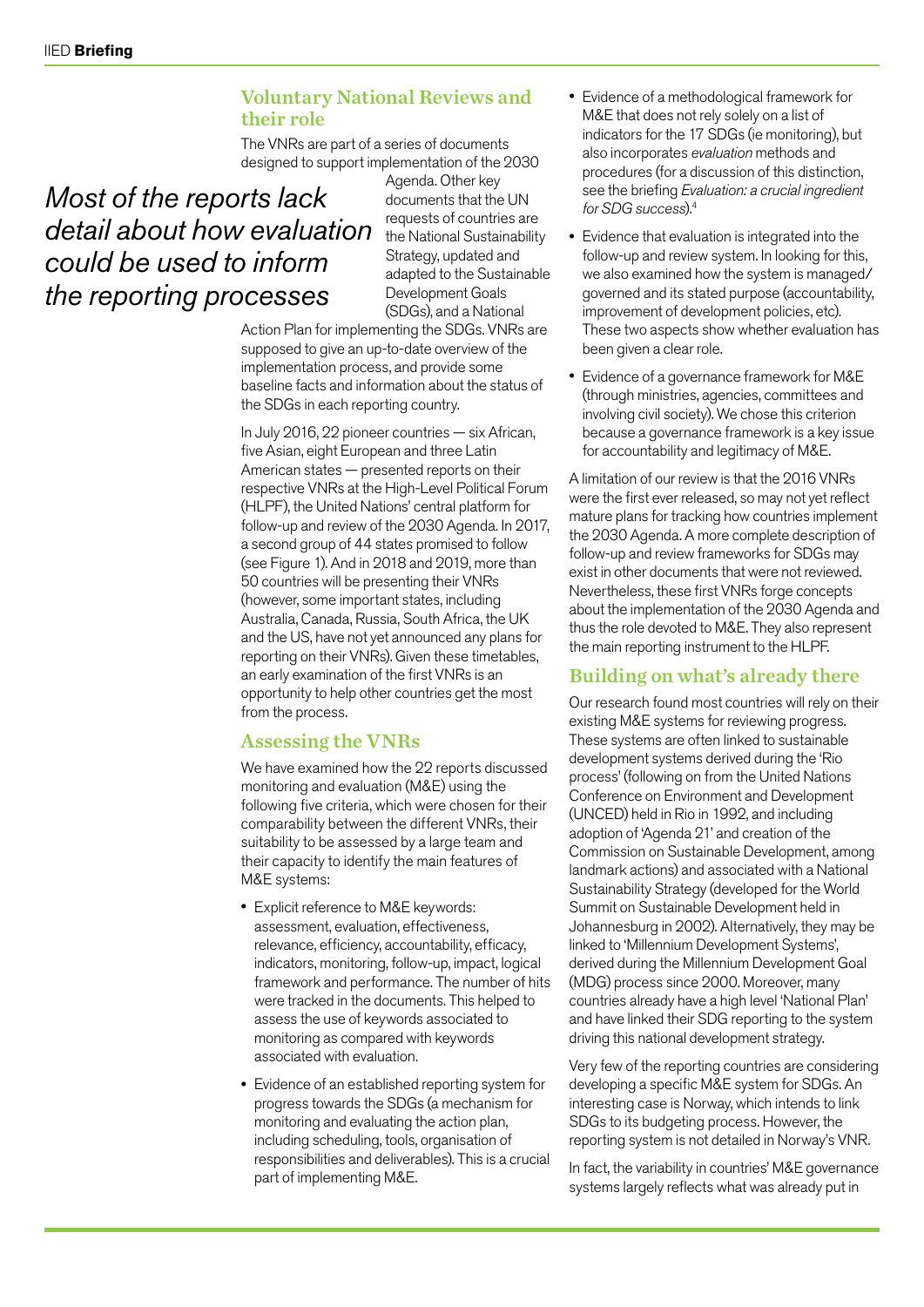

place for the MDGs (for those countries that implemented the MDGs) and whether or not the country had an established high level development strategy. Nonetheless, some countries have been proactive in assessing gaps. For example in Montenegro, various stakeholders, including civil society representatives, have been reviewing the existing reporting system that tracks the National Strategy for Sustainable Development. Similarly, Finland has conducted a gap analysis to identify how ready and relevant its policies are to achieving the global SDG targets at the local level.

One advantage of linking SDG reporting to existing M&E systems is that it should simplify the process and make it function more rapidly. On the other hand, the potential disadvantage is that SDGs that are not closely related to established strategies or plans may receive limited M&E.

#### Governance

Of the 22 countries, 16 have already established a governance system for M&E at the president/ prime minister level or at a ministry level. In eight countries, inter-ministerial agencies coordinate exchanges between ministries. Many countries have implemented Special National Sustainable Development Committees to consult, guide or oversee the 2030 Agenda process. These institutions often include civil society organisations and people from the private sector.

At this stage, it is difficult to draw strong conclusions about how the governance system's place in a country's political hierarchy will affect its performance and/or the balance between M&E. But it seems reasonable to assume that involvement of higher levels of government implies strong commitment to delivering relevant information about the implementation of the 2030 Agenda. However, in almost all national reports, it was not entirely clear how the proposed M&E system would support implementation of the 2030 Agenda.

## Quantitative and qualitative approaches

The reports mostly discuss quantitative methods and indicators. Our keywords analysis revealed that terms associated with monitoring and indicators are mentioned about three times more often than terms associated with evaluation. Many countries noted that they lacked data and need to improve their statistical reporting system if they are to use monitoring to help implement the 2030 Agenda. Others highlight how, in many cases, progress simply cannot be measured with quantitative indicators. Only two reports (Finland and Morocco) refer to qualitative data. Most of the reports lack detail about how evaluation could be used to inform the reporting processes.

### Evaluation is underplayed

In most VNRs, the term 'evaluation' is not clearly defined and its use is ambiguous. We found little discussion of evaluation's purpose. Four countries' reports (those for Madagascar, Sierra Leone, Samoa and Uganda) refer to evaluation (as distinct from monitoring), are more specific about the reasons why evaluation should be carried out and intend to use evaluation for assessing regular progress. However, even these are not linking it into monitoring. In other reports, the two terms appear to carry the same meaning. In the Finnish report, evaluation has a clear mandate to assess the performance of Finland in terms of partnership and development cooperation. However, there was no mention of using evaluation to assess Finland's national performance against the goals.